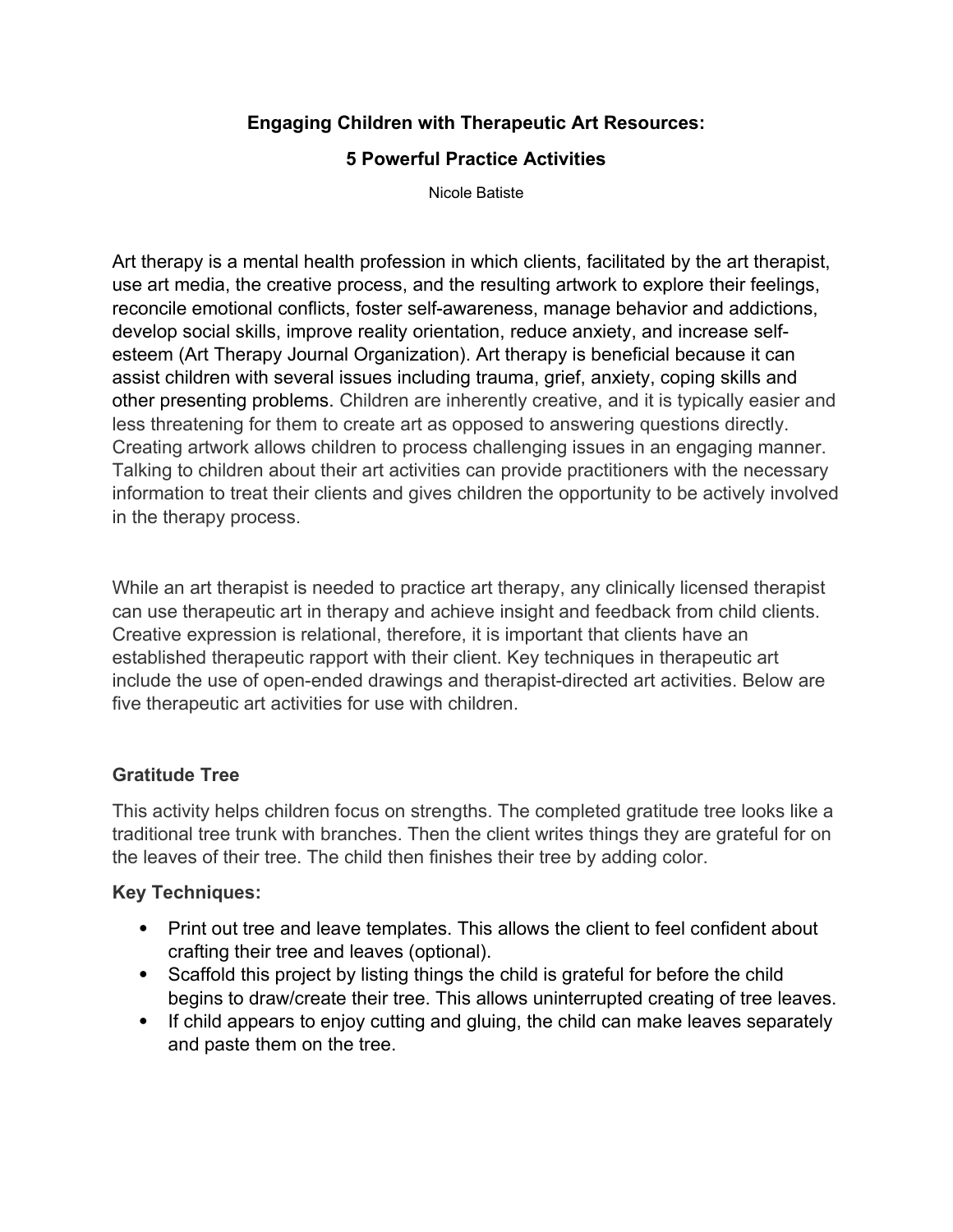### **Dual Self Portrait**

This therapeutic art activity is a creative way to develop self-awareness and self-esteem with children. Children complete a face template divided vertically down the middle. On one side of the face the child completes outward characteristics and on the other side the child completes inner emotions, hidden experiences and personal hopes. This activity is helpful for children as it requires them to explore and name struggles, strengths and goals as well as outward behaviors.

#### **Key Techniques**

- Print out face templates or assist client with making one (optional).
- Provide traceable eyes, nose and mouth (optional).
- Brainstorm and lookup symbols or words to put inside both parts of face.
- Scaffold the activity by listing "inner-self" characteristics as well as "outer-self" characteristics.

### **Storm Cloud**

Clients utilize various art materials to create a storm cloud. Process questions might include: What negative thoughts/messages are in your storm cloud? What sad/scary things are hanging over your life? What stressors or worries are in your storm cloud? Clients use color to represent the answers to these questions and color in their clouds. Next, clients use five raindrops to specifically reflect what is inside their storm cloud. For example, the raindrops may say divorce, death of a loved one, or friendship problems.

Note that this intervention can trigger strong emotions, and therefore, it should only be introduced once a strong therapeutic alliance has been established.

### **Key Techniques**

- Have a list of colors or crayons and help child decide which colors to use to represent their emotions and experiences.
- Client may prefer to cut holes in raindrops and cloud and attach raindrops and cloud by a piece of yarn. Or raindrops can be glued under cloud.
- Make a list of stressors beforehand.

### **Coping Skills Sun**

The client creates a sun filled with positive emotions, and adds stars to represent strengths, coping skills, or supports. Children choose a color or colors to fill in their sun, and fill in the stars with names of support people and specific coping skills. Process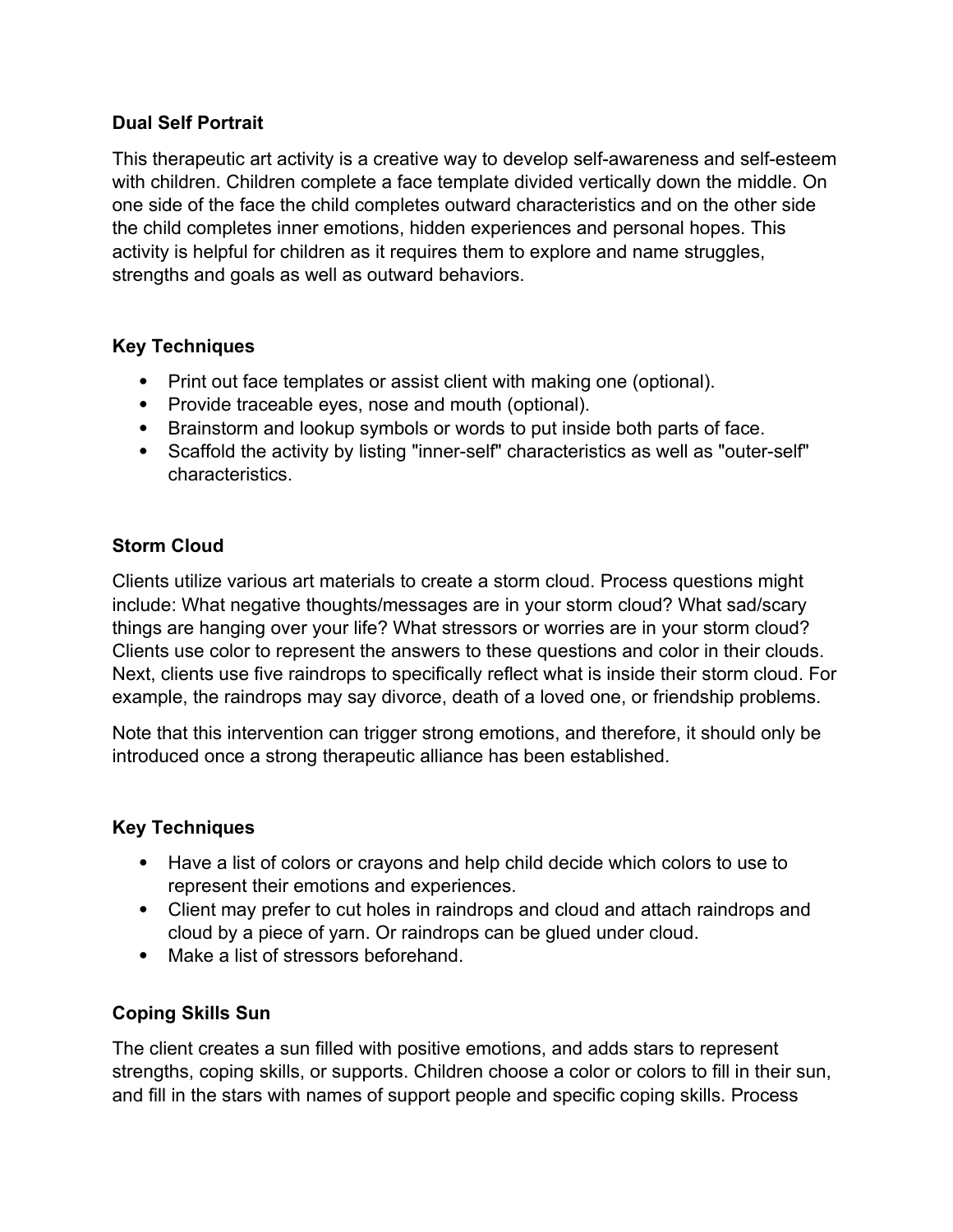questions include: When do you feel best? What makes you feel safe/calm? Who loves and supports you? What do you do to make yourself feel better?

### **Key Techniques**

- Provide sun and star templates if client feels too intimidated to create their own sun and stars (optional)
- Have a list of coping skills ready
- Model and practice coping skills chosen
- Use yarn to connect stars to sun

# **Good Friend vs. Bad Friend**

This activity is geared to children working on social skills and peer relationships. It facilitates the exploration of good friendships versus toxic ones. In a large heart, clients use words and symbols to represent what makes a good friend. In a large sad face, children use symbols or words to list characteristics of unhealthy relationships.

### **Key Techniques**

- Use one page for the heart and one for the sad face.
- Provide a list of unhealthy and healthy relationship traits (use language appropriate to the child's age).
- Have older children assess the relationships in their life.
- Have younger children assess what is most important in their friendships.

# **Conclusion**

The above therapeutic art activities facilitate a positive therapeutic experience and enrich the treatment process. Treating children requires creativity, and art is a medium of therapy that children typically respond well to and enjoy.

### **References**

Walker, D. (2006). Art Therapy for Children: How it Leads to Change. *Clinical Child Psychology and Psychiatry* Vol 11, Issue 2, pp. 271 – 282

# **About the Author**

Nicole Batiste is a former educator turned School Social Work-Counselor. Nicole has spent 8 years working with children, with 4 of them being direct social work, counseling,